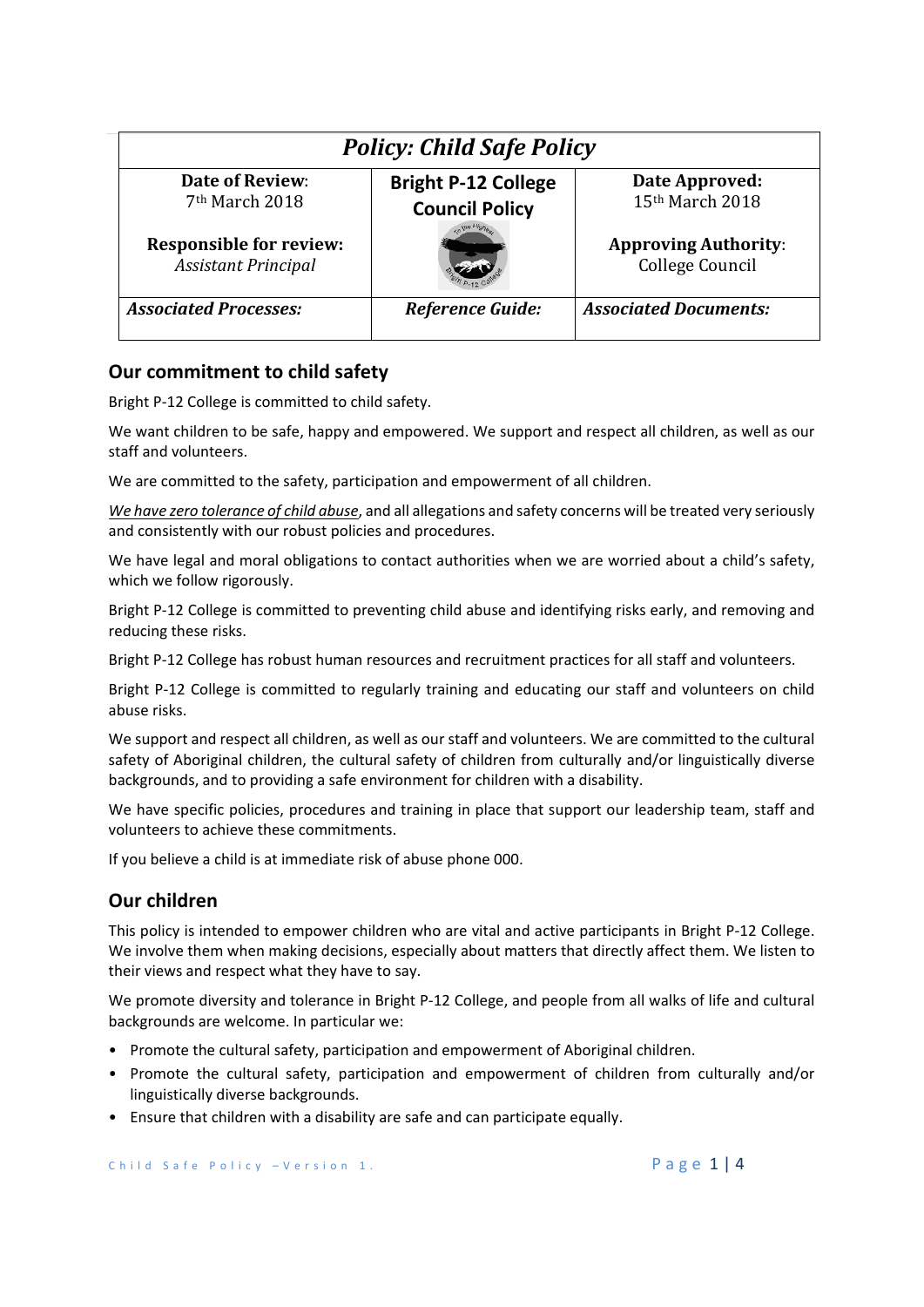# **Our staff and volunteers**

This policy guides our staff and volunteers on how to behave with children in Bright P‐12 College.

All of our staff and volunteers must agree to abide by our code of conduct, which specifies the standards of conduct required when working with children (this includes visitors to the school for events such as sports days). All staff and volunteers, as well as children and their families, are given the opportunity to contribute to the development of the code of conduct.

# **Training and supervision**

Training and education is important to ensure that everyone in Bright P‐12 College understands that child safety is everyone's responsibility.

Bright P‐12 College's culture aims for all staff and volunteers (in addition to parents/carers and children) to feel confident and comfortable in discussing any allegations of child abuse or child safety concerns. We train our staff and volunteers to identify, assess, and minimise risks of child abuse and to detect potential signs of child abuse.

We also support our staff and volunteers through ongoing supervision to: develop their skills to protect children from abuse; and promote the cultural safety of Aboriginal children, the cultural safety of children from linguistically and/or diverse backgrounds, and the safety of children with a disability.

New employees and volunteers will be supervised regularly to ensure they understand Bright P-12 College's commitment to child safety and that everyone has a role to play in protecting children from abuse, as well as checking that their behaviour towards children is safe and appropriate (please refer to this organisation's code of conduct to understand appropriate behaviour further). Any inappropriate behaviour will be reported through appropriate channels, including the Department of Health and Human Services and Victoria Police, depending on the severity and urgency of the matter.

## **Recruitment**

We take all reasonable steps to employ skilled people to work with children. We develop selection criteria and advertisements, which clearly demonstrate our commitment to child safety and an awareness of our social and legislative responsibilities. Bright P-12 College understands that when recruiting staff and volunteers we have ethical as well as legislative obligations.

We actively encourage applications from Aboriginal peoples, people from culturally and/or linguistically diverse backgrounds and people with a disability.

All people engaged in child-related work, including volunteers, are required to hold a Working with Children Check and to provide evidence of this Check.

We adhere to the Victorian Institute of Teaching requirements around police checks when recruiting teachers. We carry out reference checks and police record checks to ensure that we are recruiting the right people. Police record checks are used only for the purposes of recruitment and are discarded after the recruitment process is complete. We do retain our own records (but not the actual criminal record) if an applicant's criminal history affected our decision making process.

If during the recruitment process a person's records indicate a criminal history then the person will be given the opportunity to provide further information and context.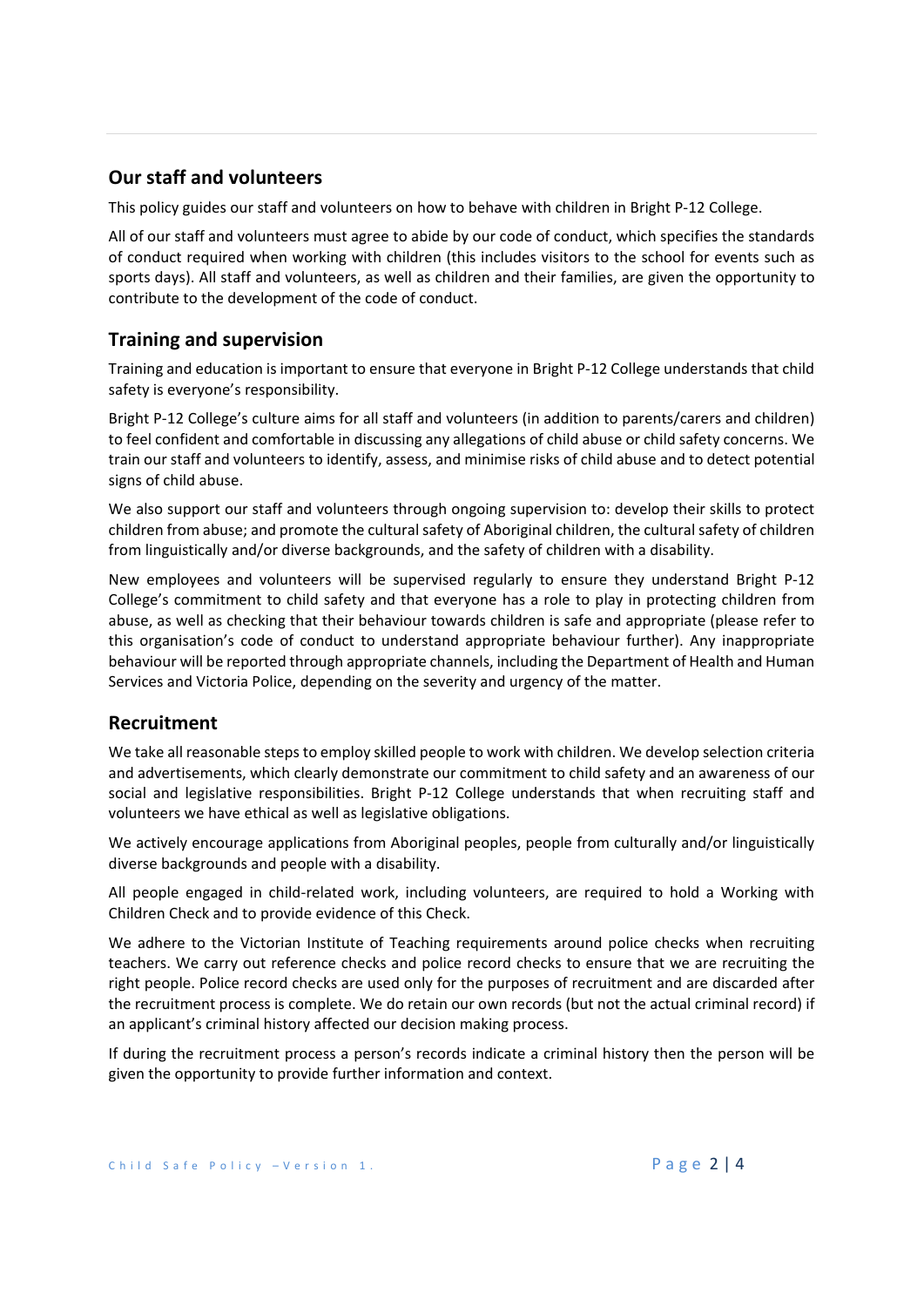### **Fair procedures for personnel**

The safety and wellbeing of children is our primary concern. We are also fair and just to personnel. The decisions we make when recruiting, assessing incidents, and undertaking disciplinary action will always be thorough, transparent, and based on evidence.

We record all allegations of abuse and safety concerns using our incident reporting form<sup>1</sup>, including investigation updates. All records are securely stored.

If an allegation of abuse or a safety concern is raised, we provide updates to children and families on progress and any actions we as an organisation take. (There may be a time when disclosure or update can't be given due to privacy or the possible involvement of a family member in the complaint).

#### **Privacy**

All personal information considered or recorded will respect the privacy of the individuals involved, whether they are staff, volunteers, parents or children, unless there is a risk to someone's safety. We have safeguards and practices in place to ensure any personal information is protected. Everyone is entitled to know how this information is recorded, what will be done with it, and who will have access to it.

#### **Legislative responsibilities**

Bright P‐12 College takes our legal responsibilities seriously, including:

- Failure to disclose: Reporting child sexual abuse is a community-wide responsibility. All adults in Victoria who have a reasonable belief that an adult has committed a sexual offence against a child under 16 have an obligation to report that information to the police.<sup>2</sup>
- **Failure to protect:** People of authority in Bright P‐12 College will commit an offence if they know of a substantial risk of child sexual abuse and have the power or responsibility to reduce or remove the risk, but negligently fail to do so.<sup>3</sup>
- Any personnel who are **mandatory reporters** must comply with their duties.4

#### **Risk management**

In Victoria, organisations are required to protect children when a risk is identified (see information about failure to protect above). In addition to general occupational health and safety risks, we proactively manage risks of abuse to our children.

<sup>&</sup>lt;sup>1</sup> See resource seven in this toolkit.

 $<sup>2</sup>$  A person will not commit this offence if they have a reasonable excuse for not disclosing the information, including a fear for their safety or</sup> where the information has already been disclosed.

Further information about the failure to disclose offence is available on the **Department of Justice and Regulation website** <www.justice.vic.gov.au/home/safer+communities/protecting+children+and+families/failure+to+disclose+offence>.

<sup>&</sup>lt;sup>3</sup> Further information about the failure to protect offence is available on the Department of Justice and Regulation website <www.justice.vic.gov.au/home/safer+communities/protecting+children+and+families/failure+to+protect+offence>.

<sup>4</sup> Mandatory reporters (doctors, nurses, midwives, teachers (including early childhood teachers), principals and police) must report to child protection if they believe on reasonable grounds that a child is in need of protection from physical injury or sexual abuse.

See the Department of Health and Human Services website for information about how to make a report to child protection <www.dhs.vic.gov.au/about‐the‐department/documents‐and‐resources/reports‐publications/guide‐to‐making‐a‐report‐to‐child‐protection‐or‐ child‐first>.